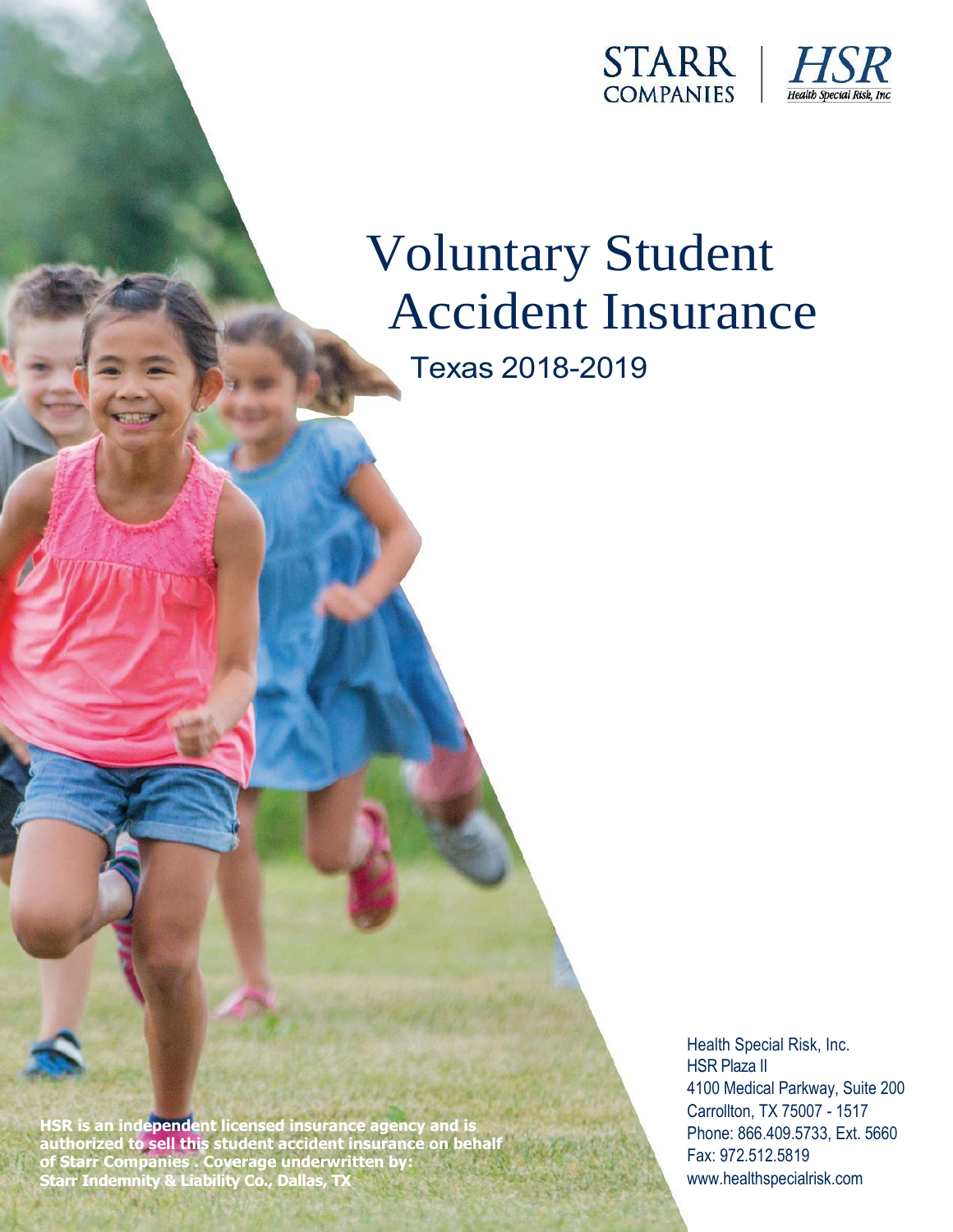# **TEXAS**

#### **2018-2019**

#### **K-12 Voluntary Student Accident Insurance Coverage Policy Form AH-20001-TX-EDU Coverage underwritten by: Starr Indemnity & Liability Co., Dallas, TX**

## **Eligibility**

All registered students of a participating school/district in grades Pre K-12.

#### **Coverages**

**Option A**: 24 Hour Coverage excluding High School Football: Coverage is provided at all times except while participating in any activity, including tryouts, practice or any competitions or games for high school football.

**Option B**: At School Coverage excluding High School Football: Coverage is provided during 1. Regularly scheduled classroom instruction; 2. regularly scheduled and supervised recess or lunch period; or 3. a study period or special instruction period supervised by a member of the School's faculty. Coverage is also provided during School sponsored interscholastic sports and activities. High school football is not covered.

**Option C**: High School Football only: Coverage is provided during: 1. regularly scheduled practice or training; 2. regularly scheduled competition or exhibition game; or 3. a scheduled tryout, workout session or team meeting.

#### **Benefits**

Accident Medical Expense: The Company will be for the Covered Expenses that result directly, and from no other cause, from a Covered Accident, provided that the first Covered Expense is incurred within 60 days of the Covered Accident. To be eligible for payment, Covered Expenses must be incurred within 365 days of the Covered Accident. Payment of benefits are subject to the Deductibles, Coinsurance Factors, Co-payments, Benefit Periods, Benefit Maximums that are shown in the Schedule of Benefits, below. Benefits for any one accident shall not exceed the Accidental Medical Expense Maximum of \$25,000.

Covered Expenses include the following:

- Room and Board in a Semi-Private room;
- Hospital Miscellaneous Services;
- Physician services, Surgery, Assistant Surgeon, Physician's Surgical Facilities, Anesthesia and it's administration, In Hospital Physician Visits, Physician Office Visits;
- Emergency Room;
- Outpatient Services**;**
- Outpatient X Ray, CT Scan**,** MRI, and Laboratory Test includes charges for reading;
- Outpatient Physiotherapy;
- Orthopedic Appliances
- Ambulance Services: one trip to the nearest Hospital by air or ground**;**
- Dental Services provided by a Dentist or Physician;
- Outpatient Prescription Drugs;
- Eyeglasses, Contacts Lenses and Hearing Aids;
- Medical equipment rental if less than the purchase of equipment;
- Treatment of Heat Exhaustion

Full Excess Medical Expense: Covered Expenses shall only be payable if they are in excess of expenses payable by any other Health Care Plan, regardless of any Coordination of Benefits provision contained in such Health Care Plan.

Failure by a Covered Person to follow the terms and conditions of his primary coverage will result in a benefit reduction of eligible expense to 50% of the amount otherwise payable under the Policy. This limitation will not apply to emergency treatment required within 24 hours after an Accident when the Accident occurs outside the geographic area served by his primary plan's HMO, PPO or other similar arrangement for provision of benefits or services, if applicable.

Extended Dental Coverage (Available only when selected): This is supplemental coverage for expenses resulting from covered accidental dental injuries. No coverage is provided for orthodontics (braces) for any reason or damage or loss thereof. If Extended Dental Coverage is selected, Dental x-rays, endodontic and Oral Surgery are covered up to \$10,000 per Covered Accident. Bridges, dentures or replacement of dental repairs are covered up to \$250 per Covered Accident. The benefit period for this benefit is 52 weeks.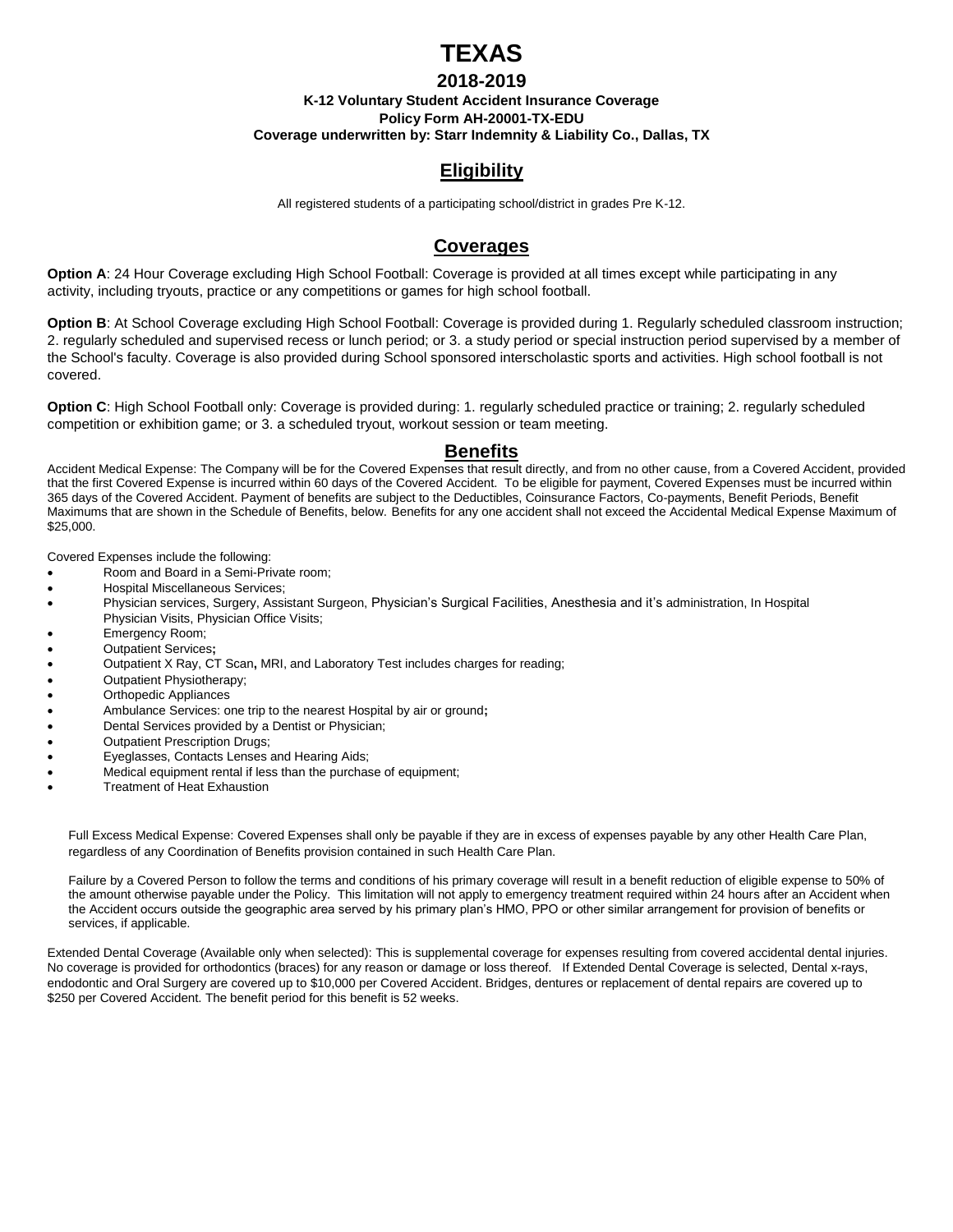Accidental Death, Dismemberment, or Loss of Sight, Speech or Hearing: If Injury to the Covered Person results in any of the losses shown below, within 365 days from the date of the Covered Accident that caused the Injury, the Company will pay the amount shown below for that loss. If multiple losses occur as a result of the same Covered Accident, only one benefit, the largest, will be paid for all losses due to that Covered Accident.

| Loss of Life                                    | \$2.000  |
|-------------------------------------------------|----------|
| Loss of Two or More Members                     | \$10,000 |
| Loss of One Member                              | \$5.000  |
| Loss of Thumb and Index Finger of the Same Hand | \$500    |

"Member" means Loss of Hand or Foot and Loss of Sight. "Loss of a Hand or Foot" means complete severance through or above the wrist or ankle joint. "Loss of Sight" means total and permanent loss of sight of one/both eyes that is irrecoverable, including by surgical and artificial means. "Loss of Thumb and Index Finger of the same hand" means complete severance of each through or above the metacarpophalangeal joint of both digits of the same hand. Severance means the complete separation and dismemberment of the part from the body. "Loss of Speech" means total and permanent loss of audible communication that is irrecoverable by natural, surgical or artificial means. "Loss of Hearing" means total and permanent Loss of Hearing in both ears that is irrecoverable and cannot be corrected by any means.

#### **Definitions**

Accident means a sudden, unexpected event that results in Injury to the Covered Person.

Covered Accident means an Accident that occurs while coverage is in force for a Covered Person and results in an Injury for which benefits are payable.

Covered Person means an Insured while participating in a Hazard.

Deductible means the dollar amount of Covered Expenses that has to be incurred and paid prior to the Accident Medical Expense Benefit being paid. The Deductible amount is shown in the Schedule of Benefits and is satisfied by amounts paid by the Covered Person or amounts paid by another Health Care Plan.

Hazard means an activity for which coverage is afforded under this insurance. The Hazards are contained in the Coverage section. Note that the Hazard(s) may be different for each option.

Health Care Plan means any contract, policy or other arrangement for benefits or services for medical or dental care or treatment under: 1) group or blanket insurance, whether on an insured or self-funded basis; 2) Hospital or medical service organizations on a group basis; 3) Health Maintenance Organizations on a group basis; 4) group labor management plans; 5) employee benefit organization plan; 6) professional association plans on a group basis; 7) any other group employee welfare benefit plan as defined in the Employee Retirement Income Security Act of 1974 as amended; or 8) automobile no-fault coverage (unless prohibited by law).

Hospital means an institution that: 1) operates as a Hospital pursuant to law for the care, treatment and providing in-patient services for sick or injured persons; 2) provides 24-hour nursing service by registered nurses on duty or call; 3) has a staff of one or more licensed physicians available at all times; 4) provides organized facilities for diagnosis, treatment and surgery, either a) on its premises; or b) in facilities available to it, on a prearranged basis; 5) is not primarily a nursing care facility, rest home, convalescent home or similar establishment, or any separate ward, wing or section of a Hospital used as such; and ) is not a place for drug addicts, alcoholics or the aged. We will not deny a claim for services solely because the Hospital lacks major surgical facilities and is primarily of a rehabilitative nature, if such rehabilitation is specifically for the treatment of a physical disability, and the Hospital is accredited by any one of the following: 1) the Joint Commission of Accreditation of Hospitals; or 2) the American Osteopathic Association; or 3) the Commission on the Accreditation of Rehabilitative Facilities.

Hospital Miscellaneous Expenses means the Medically Necessary expenses charged by a Hospital or Ambulatory Surgical Center for Outpatient surgery. The Miscellaneous Expenses include, but are not limited to, the expenses shown in the Schedule of Benefits and all necessary charges other than room and board, for services received during a Hospital stay.

Injury means bodily injury to a Covered Person that is the direct result, independent of all other causes, of a Covered Accident. occurring while the Policy is in force as to the person whose injury is the basis of the claim.

Insured means a person who is eligible for coverage and for whom the required premium is paid.

Medically Necessary means a treatment, service or supply that is: 1) required to treat an Injury; 2) prescribed or ordered by a Physician or furnished by a Hospital; 3) performed in the least costly setting required by the condition; and 4) consistent with the medical and surgical practices prevailing in the area for treatment of the condition at the time rendered.

Pre-existing Condition means an illness, disease or other condition of the Covered Person, that in the 6 month period before the Covered Person's coverage became effective under the Policy: 1) first manifested itself, worsened, became acute or exhibited symptoms that would have caused a person to seek diagnosis, care or treatment; or 2) required taking prescribed drugs or medicines, unless the condition for which the prescribed drug or medicine is taken remains controlled without any change in the required prescription; or 3) was treated by a Physician or treatment had been recommended by a Physician.

Usual and Customary Charges means the average amount charged by most providers for treatment, service or supplies in the geographic area where the treatment, service or supply is provided.

### **Filing a Claim**

**NOTICE OF CLAIM:** Written notice of death or Injury must be given to the Company within 30 days after a Covered Loss begins or as soon as reasonably possible. Notice can be given to the Company, care of **Health Special Risk, Inc., HSR Plaza II, 4100 Medical Parkway, Carrollton, TX 7500,** Attn: Claims Department. Notice should include the Covered Person's name and address as well as this Policy Number. If written notice is not received within 30 days, the claim may be reduced or invalidated. However, the claim will not be red uced or invalidated if: 1) it can be shown that it was not possible within reason to submit notice within the 30 day period; and 2) it is further shown that notice was given as soon as possible.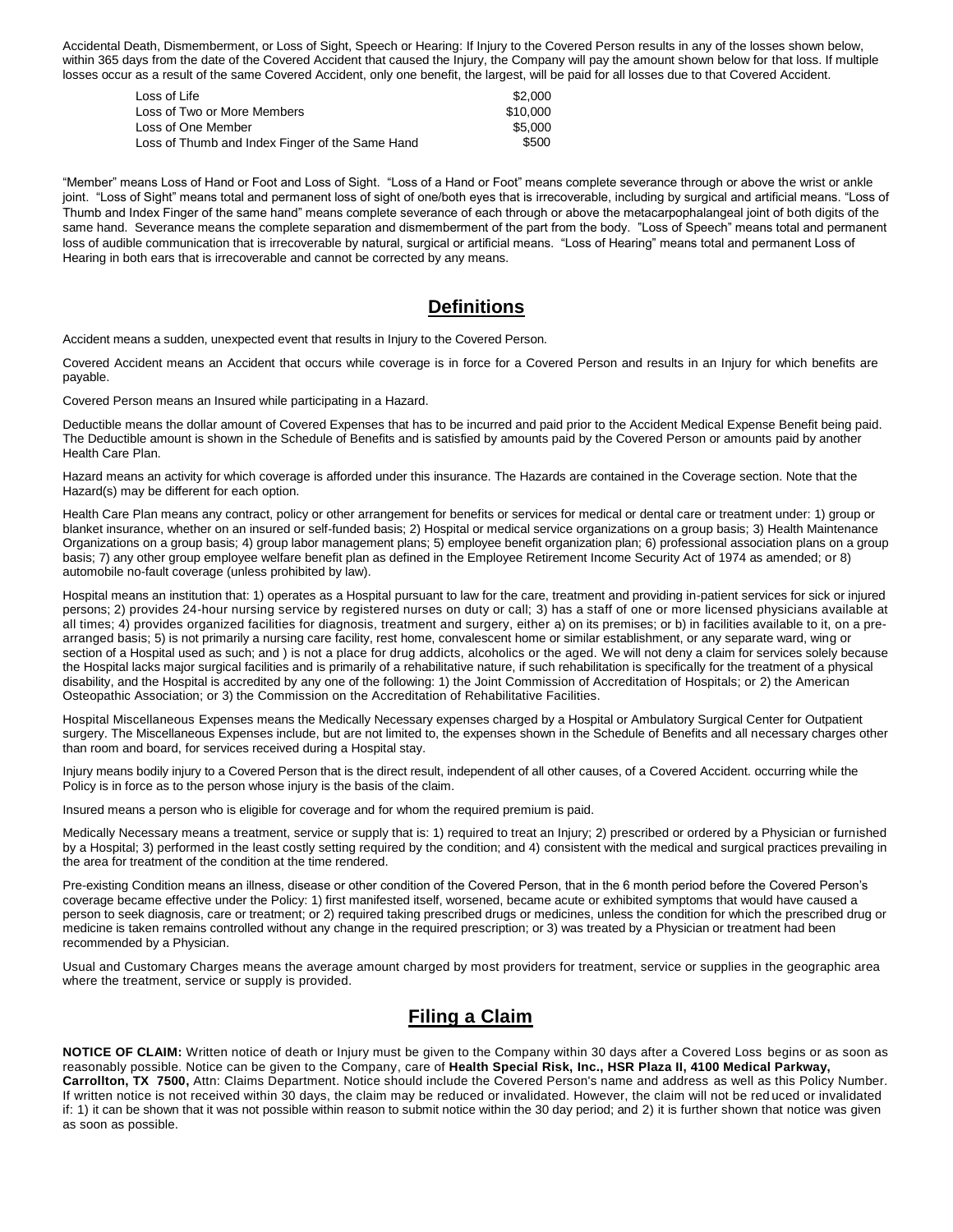**CLAIM FORMS:** When the Company receives a notice of claim, the Company will send forms for filing proof of loss. If claim forms are not sent within 15 days after receipt of such notice, Proof of Loss requirements stated below will be deemed to have been met if, within the Proof of Loss time period specified below, written proof of the nature and extent of the loss is submitted.

PROOF OF LOSS: Written proof of loss must be given to the Company within 90 days after the date of loss. If the proof of loss is not submitted within 90 days, the claim may be reduced or invalidated. However, the claim will not be reduced or invalidated if: 1) it can be shown that it was not possible within reason to submit notice within the 90 day period; and 2) it is further shown that notice was given as soon as possible, and in no event, except in the absence of legal capacity, later than one year from the time proof is otherwise required.

**TIME OF PAYMENT OF CLAIMS:** Benefits for loss covered by this Policy, other than benefits that require periodic payment, will be paid as soon as the Company receives proper written proof of such loss. Benefits for loss covered by this Policy that require periodic payment shall be paid monthly provided that the Company receives proper written proof of such loss.

PAYMENT OF CLAIMS: All benefits will be paid in United States currency. Loss of life benefits will be paid to the beneficiary as described in the Designation or Change of Beneficiary provision of this Policy entitled 'General Policy Provisions. To receive proceeds, a beneficiary must be living on the earlier of the following dates: the date the Company receives proof of the loss of life; or the 10<sup>th</sup> day after the death. All other benefits will be paid to the Covered Person suffering the loss. If the Covered Person dies before all payments due have been made, the amount still payable will be paid to his/her beneficiary as described in the Designation and Change of Beneficiary provision of this Policy entitled 'General Policy Provisions.'

PHYSICAL EXAMINATIONS AND AUTOPSY: The Company has the right to have a Physician of Our choice examine the Covered Person as often as is reasonably necessary. This section applies when a claim is pending or while benefits are being paid. The Insurance Company also has the right to request an autopsy in the case of death, unless the law forbids it. The Company will pay the cost of the examination or autopsy.

**RECOVERY OF OVERPAYMENT:** If benefits are overpaid, or paid in error, the Company has the right to recover the amount overpaid or paid in error by any of the following methods: 1) A request for lump sum payment of the amount overpaid or paid in error, or 2) Reduction of any proceeds payable under this Policy by the amount overpaid or paid in error.

**SUBROGATION:** The Policyholder is required to investigate and prosecute all valid claims that it may have against third parties arising out of any claim for which benefits were paid by this Policy. The Policyholder shall account to the Company for all amounts recovered. If the Policyholder fails to pursue any action against a third party and the Company has made benefit payments under this Policy, the Company will be subrogated to all of the Policyholder's rights to make recoveries. However, the Company's subrogation right is secondary to the Policyholder's right to be fully compensated for its damages. The Policyholder is required to cooperate fully and do all things necessary and required for the Company to pursue any action to recover against the third party. The Company agrees to pay its portion of the Policyholder's reasonable attorneys' fees or other costs associated with a claim or lawsuit to the extent that the Company recovers any portion of the benefits paid under this Policy pursuant to its subrogation right.

#### **Exclusions and Limitations**

#### This Policy does not cover:

1. Suicide, self-destruction, attempted self-destruction or intentional self-inflicted injury while sane or insane; 2.Any injury or sickness caused during the Covered Person's commission of a felony; 3. Sickness, disease or any bacterial infection, except one that results from an accidental cut or wound or pyogenic infections that result from accidental ingestion of contaminated substances; 4. War or any act of war, declared or undeclared war; 5. Voluntarily taking any drug or narcotic unless the drug or narcotic is prescribed by a Physician; 6. Covered expenses for which the Covered Person would not be responsible in the absence of the Policy; 7. Injuries paid under workers' compensation, employer's liability laws or similar occupational benefits or while engaging in activity for monetary gain from sources other than the Policyholder; 8. Injury caused by, contributed to or resulting from the Covered Person's use of alcohol, illegal drugs or medicines that are not taken in the dosage or for the purpose as prescribed by the Covered Person's Physician; 9. Service or active duty in the armed forces, National Guard, military, naval or air service or organized reserve corps of any country or international organization; 10. Services or treatment rendered by a Physician, nurse or any other person who is employed or retained by the Policyholder or an immediate family member of the Covered Person; 11. Treatment of a hernia, Osgood-Schlatter's disease, osteochondritis, appendicitis, osteomyelitis, cardiac disease or conditions, pathological fractures, congenital weakness, whether or not caused by a covered accident; 12. Damage to or loss of dentures or bridges or damage to existing orthodontic equipment, except as specifically provided by the Policy; 13. Travel or flight in or on any vehicle for aerial navigation, including boarding or alighting from while riding as a passenger in any aircraft not intended or licensed for the transportation of passengers.

The following will not be considered covered expenses unless coverage is specifically provided in the Policy: 1. Blood, blood plasma, or blood storage, except expenses by a Hospital for processing or administration of blood. 2. Cosmetic surgery, except for reconstructive surgery needed as the result of a Covered Loss. 3. Any elective or routine treatment, surgery, health treatment, or examination, including any service, treatment of supplies that: (a) are experimental or investigational; and (b) are not recognized and generally accepted medical practice in the United States. 4. Treatment in any Veteran's Administration, Federal, or state facility, unless there is a legal obligation to pay. 5. Services or treatment provided by persons who do not normally charge for their services, unless there is a legal obligation to pay. 6. Rest cures or custodial care. 7. Personal services such as television and telephone or transportation. 8. Orthopedic appliances used mainly to protect an Injury so that the Covered Person can take part in interscholastic and club sports. 9. Expenses payable by any automobile insurance policy without regard to fault. 10. Treatment of injuries that result over a period of time (such as blisters, tennis elbow, etc.), and that are a normal, foreseeable result of participation in the Covered Activity. 11. Repair or replacement of existing artificial limbs, eyes and larynx. 12. Charges for any article of clothing intended for use more than once. 13. Pre-Existing Conditions, as defined herein. 14. Pregnancy, childbirth, miscarriage, abortion or any complications of any of these conditions. This does not apply if treatment is required as a result of a Covered Accident. 15. Expense incurred for treatment of temporomandibular or craniomandibular joint dysfunction and associated myofascial pain. 16. Injury or death to which a contributing cause is the Covered Person's violation or attempt to violate any duly-enacted law or the commission or attempt to commit an assault or a felony. 17. Eye refractions or eye examinations for the purpose of prescribing corrective lenses or for the fitting thereof, unless caused by an Injury incurred while covered under the Policy. 18. Mental and Nervous Disorders. 19. Home Health Care.

**NOTE:** *This brochure provides a summary of the insurance coverage and does not contain the complete terms and conditions of the insurance policy. All information herein is subject to the provisions of the insurance policy underwritten by Starr Indemnity & Liability Company. If there is any conflict between the brochure and the policy, policy provisions will prevail. For a copy of the insurance policy contact Health Special Risk, Inc.*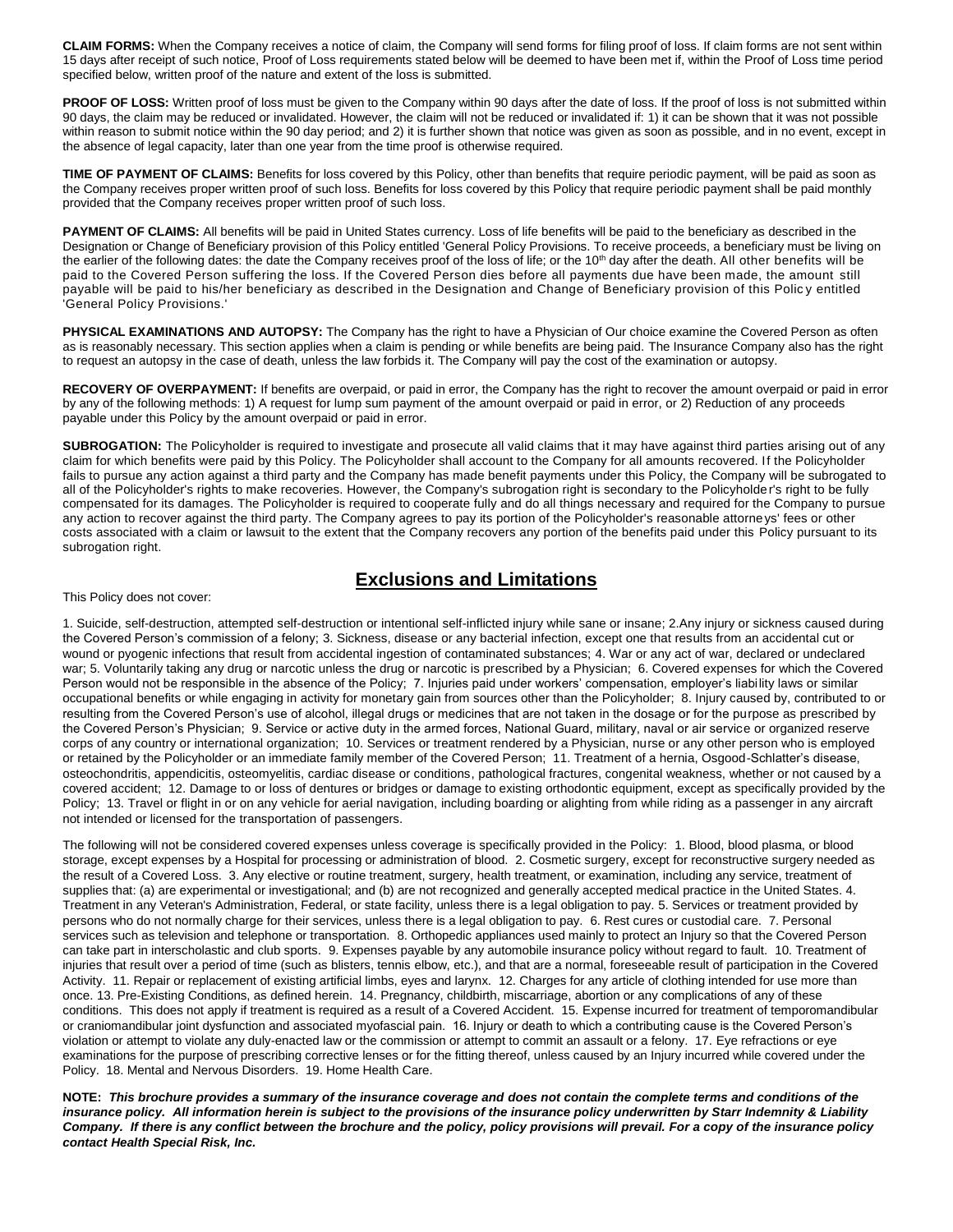#### **Texas Voluntary Student Accident Insurance Schedule of Benefits**

| <b>ACCIDENT MEDICAL EXPENSE BENEFIT</b>                                           | <b>ECONOMY</b>                                                                                                                                                     | <b>PREMIER</b>                                                                                                                                                     |
|-----------------------------------------------------------------------------------|--------------------------------------------------------------------------------------------------------------------------------------------------------------------|--------------------------------------------------------------------------------------------------------------------------------------------------------------------|
| Full Excess Accident Expense Benefit Maximum                                      | \$25,000                                                                                                                                                           | \$25,000                                                                                                                                                           |
| First Covered Expenses must be received within                                    | 60 days after the Covered Accident                                                                                                                                 | 60 days after the Covered Accident                                                                                                                                 |
| <b>Benefit Period</b>                                                             | 1 year from the date of the Covered Accident                                                                                                                       | 1 year from the date of the Covered Accident                                                                                                                       |
| Benefit Limit for Covered Injuries from any one \$5,000<br>motor vehicle Accident |                                                                                                                                                                    | \$5,000                                                                                                                                                            |
|                                                                                   | <b>INPATIENT HOSPITAL SERVICES</b>                                                                                                                                 |                                                                                                                                                                    |
|                                                                                   | <b>Room and Board Expenses</b>                                                                                                                                     |                                                                                                                                                                    |
| Semi-Private Room                                                                 | 100% of the Usual and Customary Charges                                                                                                                            | 100% of the Usual and Customary Charges                                                                                                                            |
| Intensive Care / Critical Care                                                    | 1.5 times the Semi-Private Room Rate                                                                                                                               | 1.5 times the Semi-Private Room Rate                                                                                                                               |
| <b>Hospital Miscellaneous Expenses</b>                                            | up to \$250 per day, to a maximum of \$4,000<br>per Covered Accident                                                                                               | up to \$250 per day to a maximum of \$5,000<br>per Covered Accident                                                                                                |
| <b>Emergency Room Treatment</b>                                                   | up to \$75 per Covered Accident                                                                                                                                    | up to \$150 per Covered Accident                                                                                                                                   |
| Emergency Room Treatment must occur within                                        | 72 hours of the Covered Accident                                                                                                                                   | 72 hours of the Covered Accident                                                                                                                                   |
| <b>Registered Nursing Services</b>                                                | up to \$400 per Covered Accident                                                                                                                                   | up to \$400 per Covered Accident                                                                                                                                   |
|                                                                                   | <b>Physician Services</b>                                                                                                                                          |                                                                                                                                                                    |
| Surgery                                                                           | 75% of the Usual and Customary Charges up<br>to \$3,500 per Covered Accident                                                                                       | 75% of the Usual and Customary Charges up<br>to \$3,750 per Covered Accident                                                                                       |
| Assistant Surgeon                                                                 | 25% of Surgery Allowance                                                                                                                                           | 25% of Surgery Allowance                                                                                                                                           |
| Anesthesia and its Administration                                                 | 25% of Surgery Allowance                                                                                                                                           | 25% of Surgery Allowance                                                                                                                                           |
| Physician In-Hospital Non-Surgical Visits                                         | up to \$20 per visit/1 visit per day                                                                                                                               | up to \$40 per visit/1 visit per day                                                                                                                               |
|                                                                                   | <b>OUTPATIENT BENEFITS</b>                                                                                                                                         |                                                                                                                                                                    |
| Physician Office Non- Surgical Visits                                             | up to \$20 per visit/1 visit per day                                                                                                                               | up to \$40 per visit/1 visit per day                                                                                                                               |
| <b>Emergency Room Physician</b>                                                   | Up to \$40 per Covered Accident                                                                                                                                    | Up to \$60 per Covered Accident                                                                                                                                    |
| Combined Maximum for CT scan, MRI                                                 | up to \$250 per Covered Accident                                                                                                                                   | up to \$500 per Covered Accident                                                                                                                                   |
| X-ray                                                                             | up to \$100 per Covered Accident                                                                                                                                   | up to \$200 per Covered Accident                                                                                                                                   |
| Laboratory tests                                                                  | up to \$25 per Covered Accident                                                                                                                                    | up to \$50 per Covered Accident                                                                                                                                    |
| Outpatient Physiotherapy Benefit                                                  | up to 2 treatments; up to \$40 per Covered; 1 visit<br>in a day                                                                                                    | up to 5 treatments; up to \$100 per Covered<br>Accident; 1 visit in a day                                                                                          |
| Outpatient Orthopedic Appliances                                                  | up to \$300 per Covered Accident                                                                                                                                   | up to \$300 per Covered Accident                                                                                                                                   |
| Post-Surgical Medical Equipment                                                   | up to \$150 per Covered Accident                                                                                                                                   | up to \$150 per Covered Accident                                                                                                                                   |
| Shots & Injections                                                                | Up to \$25 per Covered Accident                                                                                                                                    | Up to \$25 per Covered Accident                                                                                                                                    |
| <b>Outpatient Prescription Drugs</b>                                              | 100% of the Usual and Customary Charges                                                                                                                            | 100% of the Usual and Customary Charges                                                                                                                            |
| Hospital Outpatient Surgery Facilities Payment                                    | up to \$750 per Covered Accident                                                                                                                                   | up to \$1,250 per Covered Accident                                                                                                                                 |
|                                                                                   | <b>INPATIENT AND OUTPATIENT BENEFITS</b>                                                                                                                           |                                                                                                                                                                    |
| Ambulance - 1 trip to nearest Hospital                                            | up to \$100 per Covered Accident                                                                                                                                   | 100% of the Usual and Customary Charges                                                                                                                            |
| Dental Services (sound natural teeth only)                                        | up to \$150 per Tooth                                                                                                                                              | up to \$250 per tooth                                                                                                                                              |
| Eyeglasses, Contact Lenses, Hearing Aids                                          | 100% of the Usual and Customary Charges                                                                                                                            | 100% of the Usual and Customary Charges                                                                                                                            |
| <b>Treatment of Heat Exhaustion</b>                                               | 100% of the Usual and Customary Charges                                                                                                                            | 100% of the Usual and Customary Charges                                                                                                                            |
|                                                                                   | <b>AVAILABLE ONLY WHEN SELECTED</b>                                                                                                                                |                                                                                                                                                                    |
| <b>Extended Dental</b>                                                            | up to \$10,000 per Covered Accident; Cost of<br>bridges, dentures, or replacement of dental repairs<br>up to \$250 per Covered Accident; 52 week benefit<br>period | up to \$10,000 per Covered Accident; Cost of<br>bridges, dentures, or replacement of dental repairs<br>up to \$250 per Covered Accident; 52 week benefit<br>period |

#### **Plan & Rate Options**

|                                        | without Extended Dental |          | with Extended Dental |          |
|----------------------------------------|-------------------------|----------|----------------------|----------|
|                                        | Economy                 | Premier  | Economy              | Premier  |
| Option A 24 Hour without HS Football   | \$98.00                 | \$150.00 | \$105.00             | \$158.00 |
| Option B At School without HS Football | \$49.00                 | \$72.00  | \$56.00              | \$79.00  |
| Option C High School Football          | \$161.00                | \$247.00 | \$169.00             | \$255.00 |
| Option C Spring High School Football   | \$65.00                 | \$99.00  | \$73.00              | \$107.00 |

Note: Any 9th grade student that plays with the High School Football Team (grades 10-12) must purchase Football coverage.